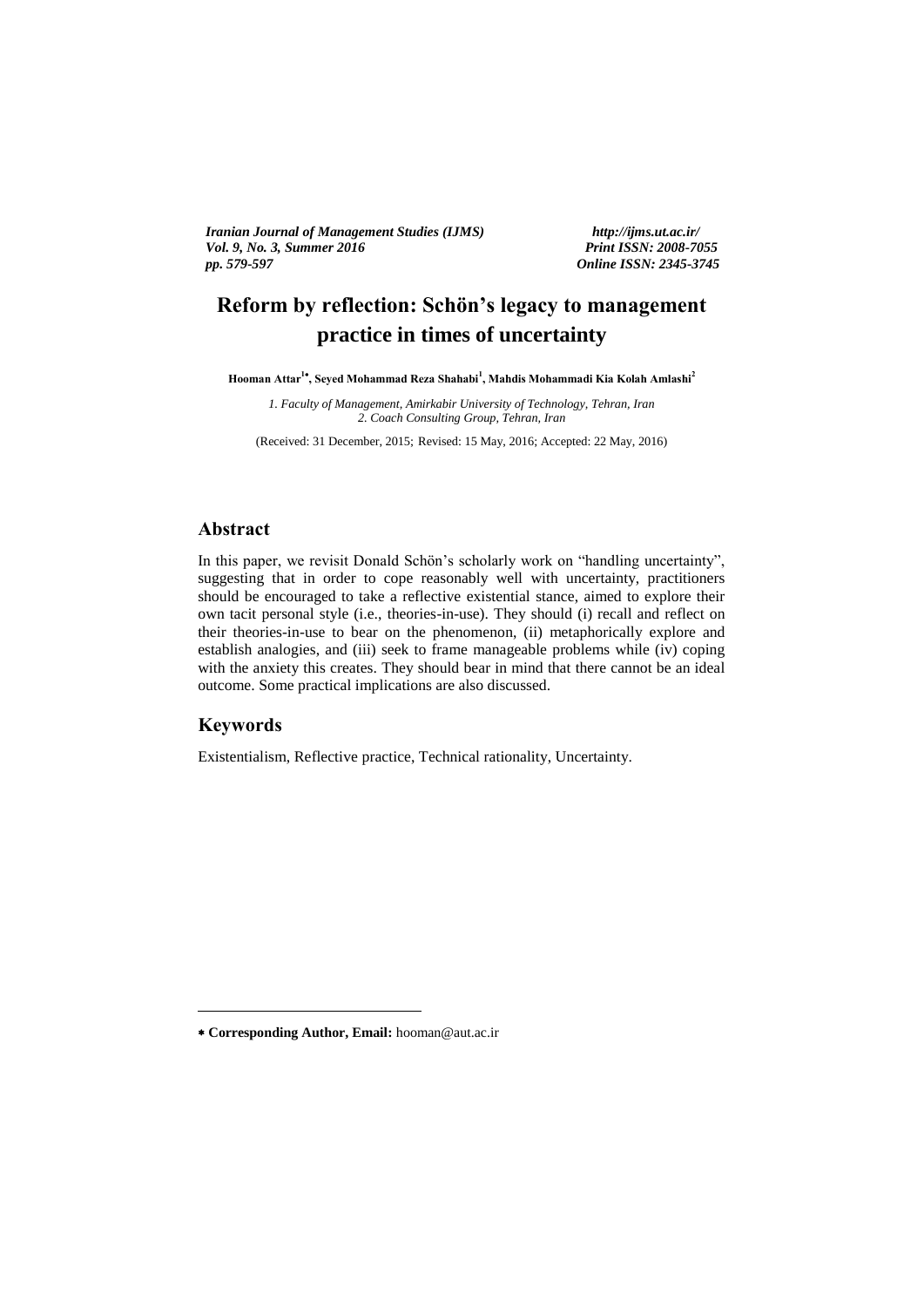### **Introduction**

The idea of reflective practice is in good currency (e.g., Raelin, 2011; Vince, 2012). In professions and academic disciplines as diverse as public policy, urban planning, health and medicine, teaching and education, psychotherapy, and management it has become common for individuals to ask such questions: how can we develop training programs, processes, and tools to facilitate and foster critical reflection and thinking among individuals (e.g., De DeaRoglio & Light, 2009)? How can we move from an individual level of reflection and intuition to a collective one (e.g., Mirvis, 2008; Sadler-Smith & Shefy, 2007)? How effective are our individual reflections or collective inquiries, and adequate to the challenges that confront us (Putnam, 2009)?

On the other hand, there has been the alarming experience of contemporary managers that the world they are creating and encountering is growing in discontinuity and surprises (Christensen, Anthony & Roth, 2014; Power, 2007). Uncertainty increasingly appears to be central to their activities (Latour, 2015). Problems are interlocked and do not follow pre-existent, clear-cut techniques and theories (Lester & Piore, 2014). Means and ends are acknowledged to be fuzzy (Grint, 2007). The nonlinear, puzzling realities of management practices appear to defy pre-defined tasks and tactics (Mintzberg, 2014) .

Arguably, management profession and programs such as MBA are suffering as the rate of uncertainty increases; unexpected shifts (e.g., change in oil price), manufactured risks (e.g., the credit crunch and toxic assets; Beck, 1992), and technological imbroglios (e.g., toxic toys) (Latour, 2015). In the case of credit crunch, for example, although no single group can be blamed for the economic meltdown, a number of high-profile MBAs have been implicated .

Too much is happening to the field of management, its standards, values and norms within the span of one executive's professional life to relax on established certainties or to be confident about their projection into the future. It appears, as if overnight, that the seemingly unthinkable becomes an idea in good currency for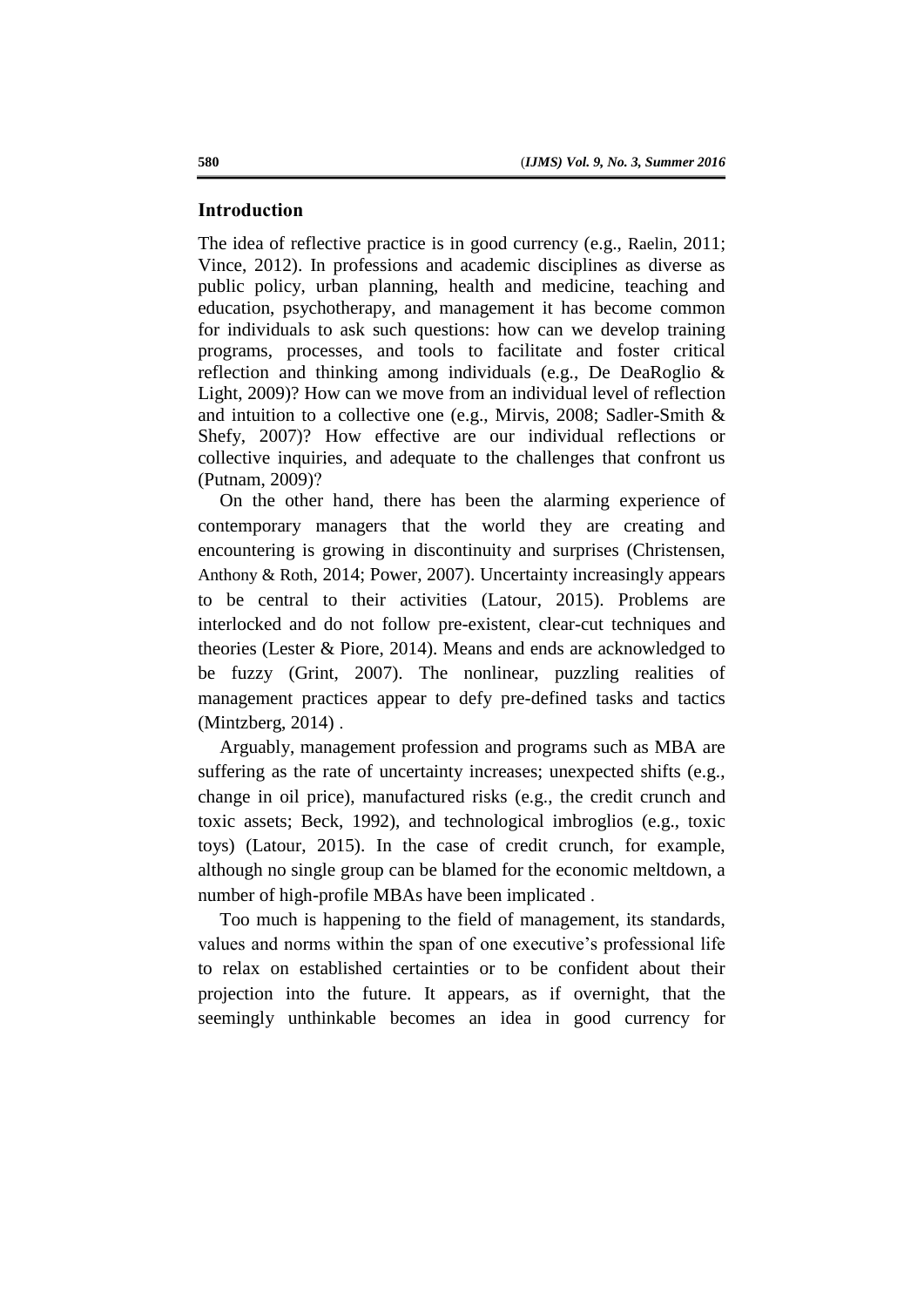executives and a generation of change is telescoped into a single year. Perhaps it is not an exaggeration to say that in recent times management professionals rapidly exercised their seemingly wellestablished certainties for a while only to realize that they are in fact ephemeral (Bauman, 2006).

In Drucker's (1992) terms, the field of management is now experiencing an 'age of discontinuity' in its established strategies, traditions, and norms; and history provides little previous similarity and experience. For any or all of these reasons, one can observe a "crisis of confidence" in management education and training programs such that concern with the direction, relevance, and effectiveness of many learning processes and policies has also been on the rise (Feldman, 2015; Kleinrichert, 2015; Mintzberg, 2014). In many areas, it seems that one cannot design programs or make predictions that will be valid for the next decade. There is less certainty about 'the line' of the future and, as options proliferate, they are faced with the dilemma of what social scientist Giddens (2009: 4) calls a "plurality of future scenarios ."

Donald Alan Schön (1930-1997), whose work best predicts and portrays such problematic situations, devoted his academic life to providing an actionable schema for tackling them, as well.

It is the argument of this paper that in order to cope reasonably well with uncertainty, management scholars and professionals as reflective practitioners require a new interpretation of Schön's work (what we call Schön's schema) as an intellectual map or cognitive schema, making sense of and improving their tacit personal style in a problematic situation. We seek to revisit Schön's inquiry about uncovering and enhancing this personal style useful under conditions of uncertainty and how it can further our understanding of management practice, education, and learning in times of uncertainty.

### **Why should we know about Schön's theory of handling uncertainty?**

Schön's work on problem setting and solving, metaphor and metaphorical insight, framing, reflection, and the disruption of the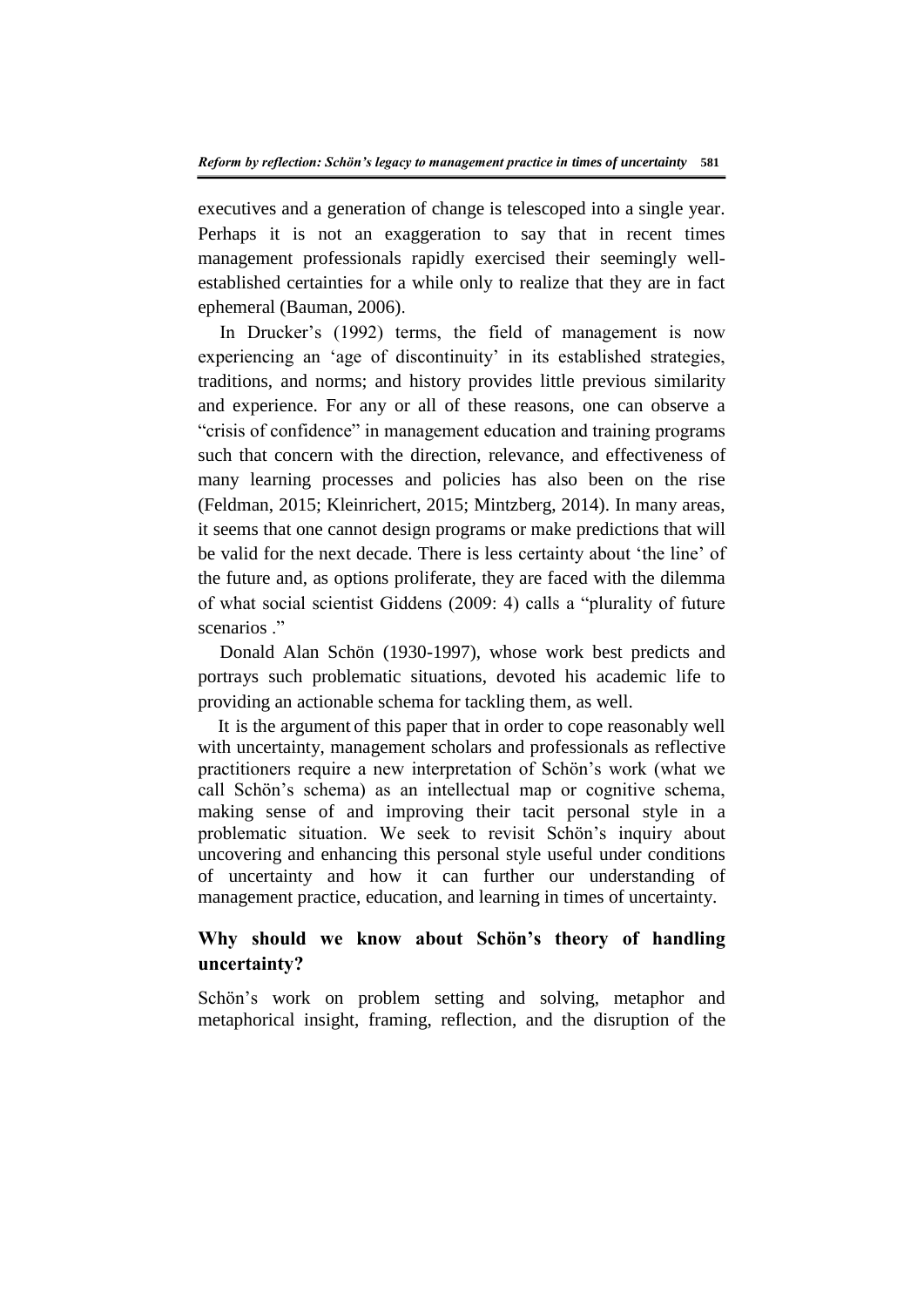'stable state' in modern societies (Schön, 1971) provides a major and important linkage between such ideas and how management scholars and practitioners in late modernity do and should handle indeterminate, swampy zones of practice, i.e., uncertainty. However, Schön's remarkable erudition– his apparently limitless grasp of subjects as diverse as psychotherapy, music, planning and urban studies, social and organization theory, invention and technological innovation– very nearly masks the fact that his seemingly prescient work is very much about a few basic and heartfelt but decisive questions: What has happened to us? What do we have in store? What ought we to do?

The 'we' of his concern is Western Industrial Society; more narrowly, American society and institutions after World War II; and more narrowly still, professions, professional life, and the world of professional practice. Schön, as an exponent of existentialism (Stivers, & Schmidt, 2000), was intensely aware that thoughtful practice, grounded often in uncertainty and uncertainty's affective complement, anxiety, can become a generator of new knowledge whose validity and utility is, however, a function of practitioners' quality of reflection in and on their action (Schön, 1994). Consequently, Schön's schema was to reframe and reform the confusing and complex world of practice by the existential notion of self-reflection.

He explored in-depth professional practice as a kind of intuitive or existential artistry, as a non-rational engagement in making sense of problematic situations, selecting and naming 'things' of the phenomena, metaphorically exploring the new and unfamiliar in terms of its association with the old and familiar, framing the context, and setting new problems.

### **Conflicting views of professional knowledge**

Schön is among the few who prominently address a central concern in the field of management – the one that essentially stems from the conflict and split between two approaches to professional knowledge and the epistemology of practice:

- Systematic and methodical application and adaptation of preexisting means (preferably science-based) to well-defined ends under the realm of technical rationality.
- Artistic intuitive thinking and doing on one's feet through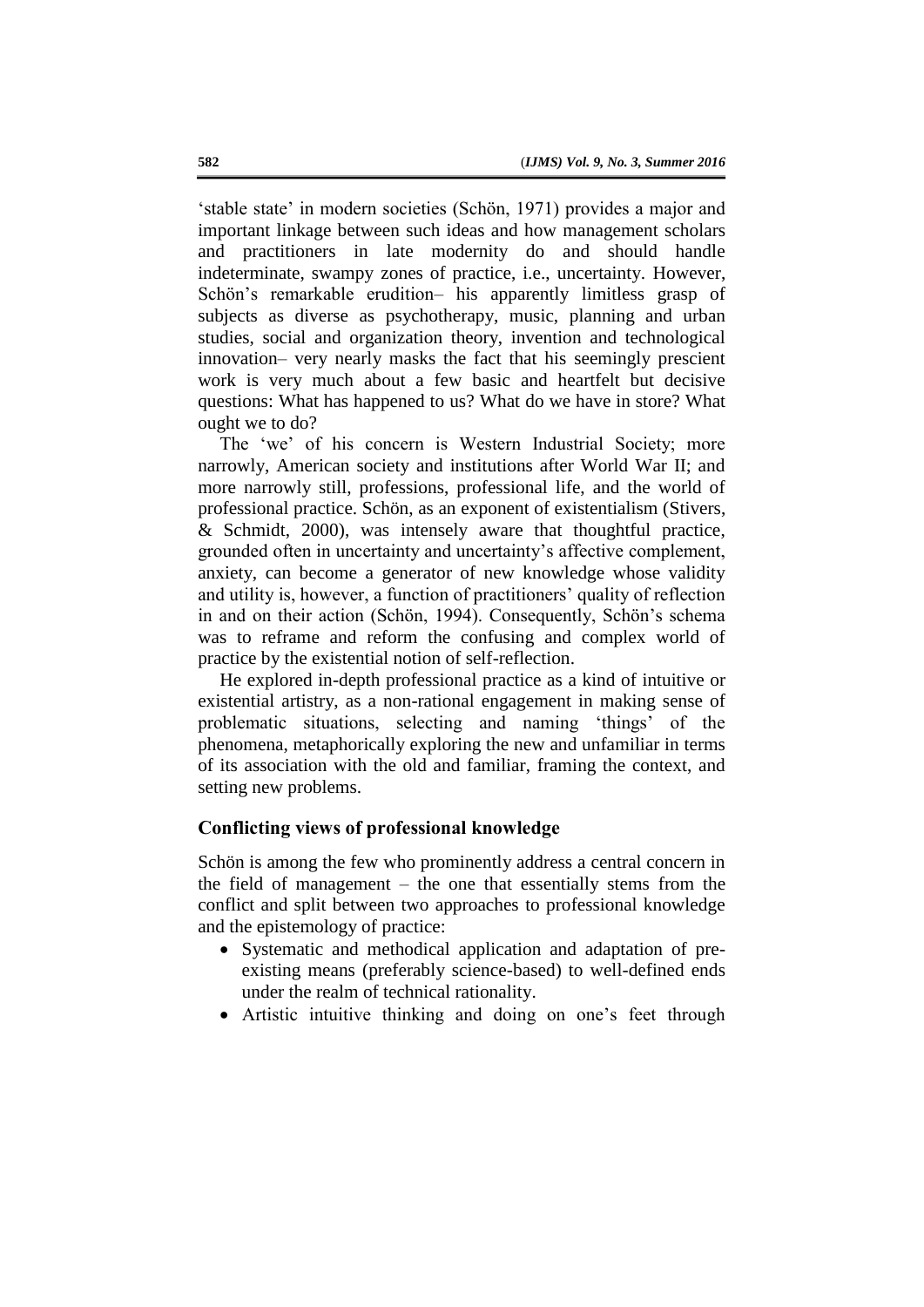(usually non-rational) reflective practice under the assumption that, in real-world situations of practice, means and ends are by and large fuzzy, and they evolve iteratively and determine one another over time according to one's reflective conversation with the situations.

Schön argues that a split of this kind which is barely tolerable in a professional school can create painful dilemmas for professions in organizational life, widening the rift between theory and practice, and above all resulting in serious consequences for society as a whole (Schön, 1983).

### **Technical rationality and the crisis of confidence**

The context of these reflections was Schön's experience with the growing crisis of confidence in professional practice that was partly cause and partly effect of the American intellectual turmoil of the 1960s and '70s. Schön identified different and contradictory responses to that distressing time:

- debacle and demise (to reject and to revolt against failing systems in the form of reactionary radicalism),
- delusion (to return to the last stable state),
- defiance (to resist instability and change by dogmatism and defensiveness),
- despair and denial (to repress intolerable anxiety and uncertainty by selective inattention) (Schön, 1971).

Having refrained from espousing simple radical left or conservative right-wing solutions to this uncertainty, Schön joined a small group of intellectuals in the middle, acknowledging that the events of the 1960s and '70s have significantly undermined the ideological and epistemological foundations of traditional thinking and triggered a widespread confusion and crisis of confidence.

Schön argued that much of the confusion was due to an inadequate examination of the alternatives available in formulating and dealing with these upheavals and uncertainties, whether for individuals, for organizations, or for society as a whole. He indicated that the crisis of confidence and professionals' inability in effectively handling problematic situations arose in large part from 'technical rationality', the dominant model of professional knowledge and practice at the time. Technical rationality influenced the definition of knowledge and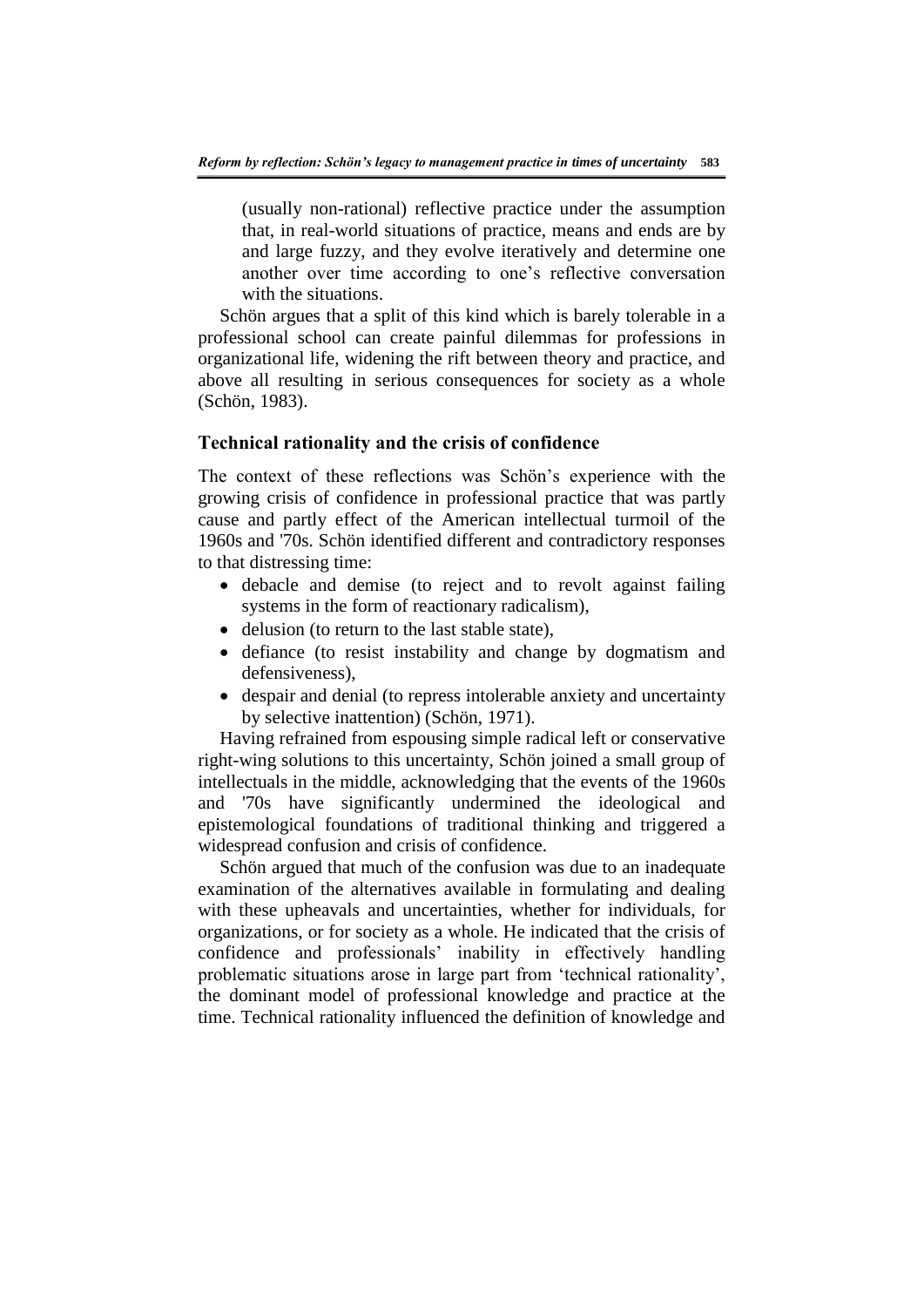practice of most practitioners and professional schools essentially aimed at applying reason (understood as science, scientific method, and technique) to resolve everyday problems of professional life and eventually the wellbeing of humankind (Schön, 1983). Yet, Schön observed, this firmly established epistemology of practice had failed. It had left professionals unable to set and solve many of the problems that they routinely addressed, i.e., those that defy ordered solutions and technocratic approaches based on technical expertise alone.

In its failure to address such issues, Schön argued, 'technical rationality' carried its own "epistemological nihilism" (Schön, 1971: 228). When its fundamental canons are questioned, it still tends to function as an overriding norm that permits little or no freedom to change (Schön, 1967, 1971).

### **Beyond the stable state**

In 1970, he delivered the Reith Lectures for the British Broadcasting Corporation (published subsequently as *Beyond the Stable State,*  1971) asserting that the belief in humanity's ability to attain any deterministic, utopian form of stable state is illusory; that change is inevitable and any form of belief in reaching a calm, constant afterlifewithin-life after a time of troubles is a myth. Schön believed that modern life and social systems are in permanent states of flux, but people are afraid of change and tacitly resist it while often appearing to themselves and others as not doing so (what he termed 'dynamic conservatism'). As a result, he argued, it is necessary to develop a new epistemology of practice for individuals, institutions, and social systems by which they become more open learning systems, capable of adapting and transforming while conducting a critical and selfreflective form of practice. This epistemology supports the development and use of heuristics that does not disregard the inherent uncertainty of experience, and demands a particular kind of ethic. This he called a Meta-ethic for 'change and dealing with situations of uncertainty', and for the rest of his life Schön pursued this line of inquiry in varied yet congruent forms and fashions.

Schön knew that the loss of the myth of the stable state is frightening; that people suddenly confront ambiguity and anxiety beyond tolerable bounds; that the established concepts of individual, profession, organization, and society decay or explode, and societies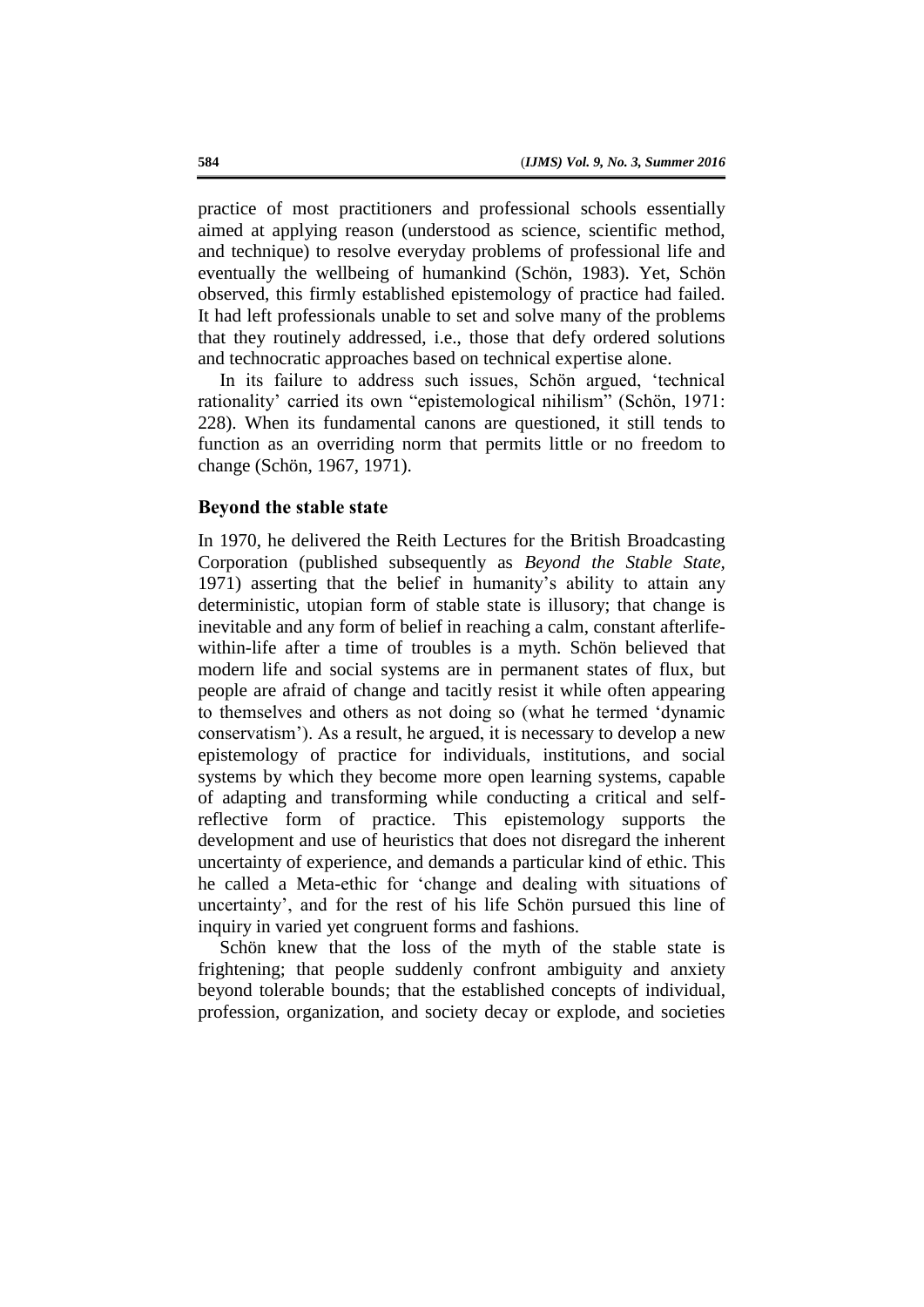are faced with more information than they can handle.

### **Reform by reflection**

The shocks of the 1960s and '70s, had, Schön believed, unintentionally opened up the possibility of a new beginning – providing the momentum for reform and real change. His opinion was that the new beginning was not to be characterized by destructive formats of return, resistance, repression, or revolution. It could, and should, take the shape of 'reform by reflection'. Reform by reflection comes with learning about new ways of learning– ways that help individuals (including practitioners) overcome a technical rationality that systematically undervalues and ignores key characteristics of open and creative practice, i.e., reciprocal, playful reflections by which they learn to surface their tacit inner voice, reinvent the self and learn to recreate a better life, a life where they have an important and influential role in shaping a meaningful becoming (Schön, 1967, 1992, 1994).

However, Schön pointed out that the very tradition of technical rationality that created a world in which there was a central need for such critical reflections also makes it far from possible. For technical rationality, instability and uncertainty are, therefore, the sources of failure, a frightening 'Other' to be denied, repressed, or managed away.

### **Schön's existential orientation**

Schön's stance is that many constants of our behavioral world are *artificial* (Simon, 1969) and *accidental* in the sense that they are created and intensified by human convention and continued by human choice – rather than inherent in the nature of the universe (Argyris and Schön, 1974: 17). We construct the reality of our behavioral worlds but we magically forget their origin, the laws and values, and mythical assumptions of stability and predictability that surround them (Schön, 1967: xiii). We tend to regard them as enduring and eternal. We easily forget that our artificial realities are always subject to revision, examination, doubt, or re-invention.

To avoid such illusions, Schön argues that practitioners must treat the binding constants of their behavioral world as both 'psychological certainty' and 'intellectual hypothesis' (Argyris & Schön, 1974)–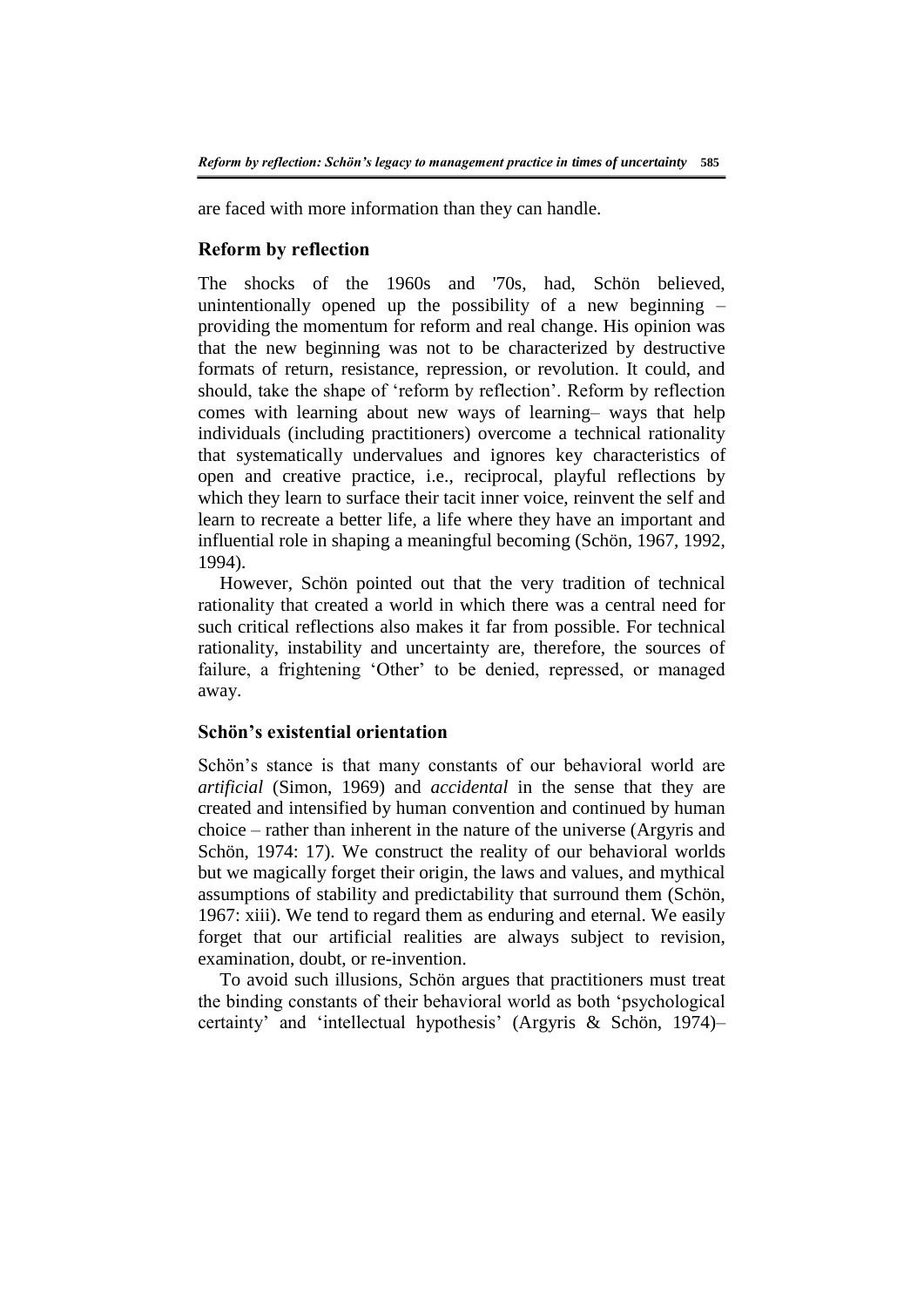psychological certainty in the sense that such constants inevitably inform their assumptions and decisions during action yet must be regarded as intellectual hypotheses as these governing norms are subject to error, skepticism, and change. This apparent paradox is heightened in situations of uncertainty. The norms of behavior advocated by technical rationality may provide a basis for action in such situations but there is little ground for a more open, reflective, and existential approach to knowledge and theory building.

As a result, in such conditions, norms of technical rationality misread situations as practitioners fail to reflect or precisely notice what is happening because much of the dynamics inherent in the situation fall beyond the frames, measures, and logics of technical rationality. Put another way, technical rationality makes practitioners overlook the experimental dimension inherent in the reciprocal interaction between the behavioral world and their tacit knowing, theories, values, and assumptions, and the existential orientation that is required for on-the-spot reflection and experimentation, and learning from 'what is going on right here, right now'.

The failure to encourage a reflective existential stance usually results in reflex knee-jerk type responses to a lack of understanding and control in situations of instability, uncertainty, and chaos. It also means a failure to learn from exploring the way in which practitioners' theories, values, and assumptions have failed them.

The antidote is to treat our behavioral world as well as our governing theories, norms, values, and assumptions as intellectual hypotheses. Schön argues that this crucially involves, firstly, exploring and experimenting, and then enhancing our individual inner voice by reflecting on the personal as well as the interpersonal hereand-now (right here, right now). It involves an "existential use of the self" (Schön, 1991: 356) in making sense of what is happening between us, between you and me, between us and them, between me and the matter at hand.

Drawing on Polanyi (1966), Schön believes that we tacitly know more than we can say, and he considers the existential here-and-now as the test, the source, and the limit of our tacit theories, knowledge, assumptions, and values (Schön, 1971).

This existential use of the self begins with 'experience' and a crucial starting point– those theories drawn from the past cannot be assumed to be literally applicable to the here-and-now. Like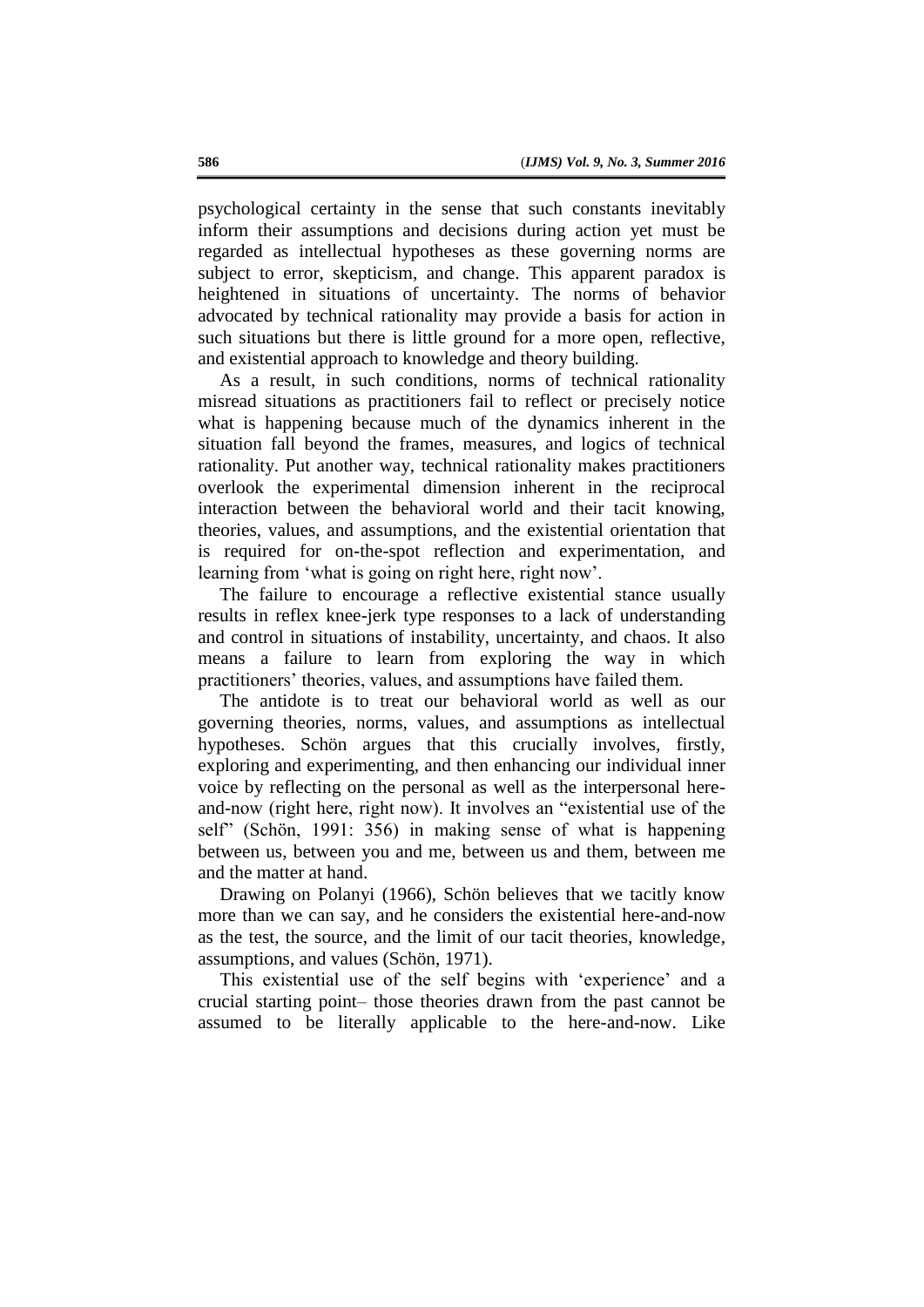metaphors, they may suggest analogy, exemplar, family resemblance, projective models, or symbolic relations. Practitioners' theories may help them to develop the feel-for-something and make-sense-of situations and act in the here-and-now, but this is provisional, because such metaphorical explorations are inevitably subject to test, doubt, and error. This type of what Schön (1971: 231) calls "existential theory building" therefore grows out of existence – the present hereand-now – and involves re-examination against the next here-andnow, which may turn out to be different (Stivers, & Schmidt, 2000; Schön, 1971).

To further enhance personal competence in surfacing a precise inner voice as practitioners focus on the here-and-now, Schön explicitly took up the existential notion of 'existence precedes essence', extended it as a projective model, and argued that the experience (or phenomenon) precedes concepts about the experience (or phenomenon). In other words, Schön considers one's experience in the here-and-now to be both prior to and more fundamental than one's conceptualization or theory about situations prior to the fact (Hainer, 1968; Schön, 1974: 28). Put simply, practitioners shall get some experience before they conceptualize or theorize about the next piece of reality they encounter. Since practitioners know more than they can put into words, they must act in order to learn from their experience and from their tacit knowing in action.

In the face of complex and uncertain situations, Schön recommends that practitioners assume and build on this existential stance. This tenuous, provisional stance involves re-examining and reflecting on the personal as well as the interpersonal here-and-now, seeking and screening the hidden metaphors behind their ideas in good currency, renouncing authoritative unquestioned myths, and trusting themselves (their own inner voice) as they self-reflectively make sense of and experience what is happening in the 'ever-present present'.

### **'Theories-in-use' and 'Espoused Theories'**

In *Theories in Practice* (Argyris & Schön, 1974), Schön, along with Argyris, formulated the concepts of 'theories-in-use' and 'espoused theory' to help translate this existential approach into *a basis for a meaningful personal style* useful for practitioners in testing and learning from their experience in the here-and-now. Schön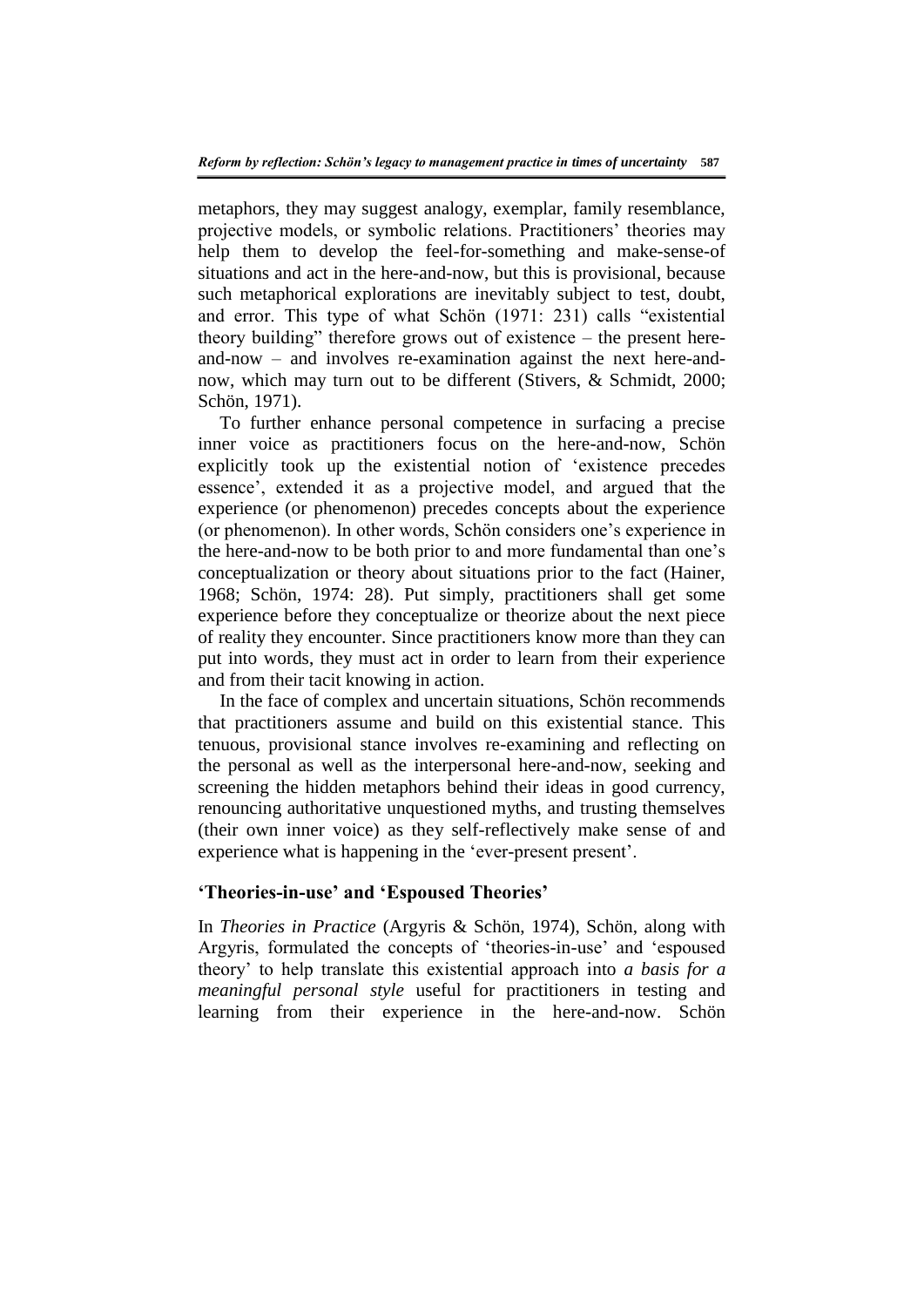distinguished 'theories-in-use' (what they actually do in their actions or in their practice) from 'espoused theory' (what they say, conceptualize, and verbalize). He proposed that 'theories-in-use' are usually tacit, non-verbal, non-articulated worldviews, values, insights, strategies, and assumptions that shape intentional behavior and guide practitioners' action. Theories-in-use are the means for achieving what practitioners want or would like to achieve. 'Espoused theories' are explanations, justifications, and somewhat sanitized stories practitioners offer about their action and behavior. Espoused theories, therefore, are expressed images of the self in which practitioners believe or declare ideas and thoughts as if they are their true beliefs. The transition from the complex, comprehensive, and confusing 'theories-in-use' to simplified, selective, specific 'espoused theories' involves a very large reduction in content, wealth, and depth of experience. It involves the loss of much original differentiation or possibilities when practitioners use simplified symbols, codes, concepts, and patterns to stand for their complex theories-in-use (Argyris & Schön, 1974; Hainer, 1968).

Schön's schema is designed to support practitioners in transforming their hardly communicable experience into evolving concepts that would imbue their life with meaningful becoming through finding their inner voice and providing a valid basis for their tacit personal style and for educating others to do likewise.

### **The reflective practitioner**

Within the information gap between theories-in-use and espoused theory, Schön identifies a critically important role for 'reflection-inaction' most clearly delineated in his seminal book *The Reflective Practitioner* (Schön, 1983). Reflection-in-action, says Schön, is the process of on-the-spot reflection and experimentation through which theories-in-use can be instantiated, developed, and on occasion modified and adequately verbalized (Schön, 1992).

The commitment to focus on events (here-and-now) in a reflective existential stance offers practitioners a great competency to encounter uncertainty. It lets them cope with the pieces of reality once practitioners encounter them, and then they modify and improve their theories-in-use as events require without being restricted by bias, stress, or defensiveness (Argyris & Schön, 1974: 28). The recognition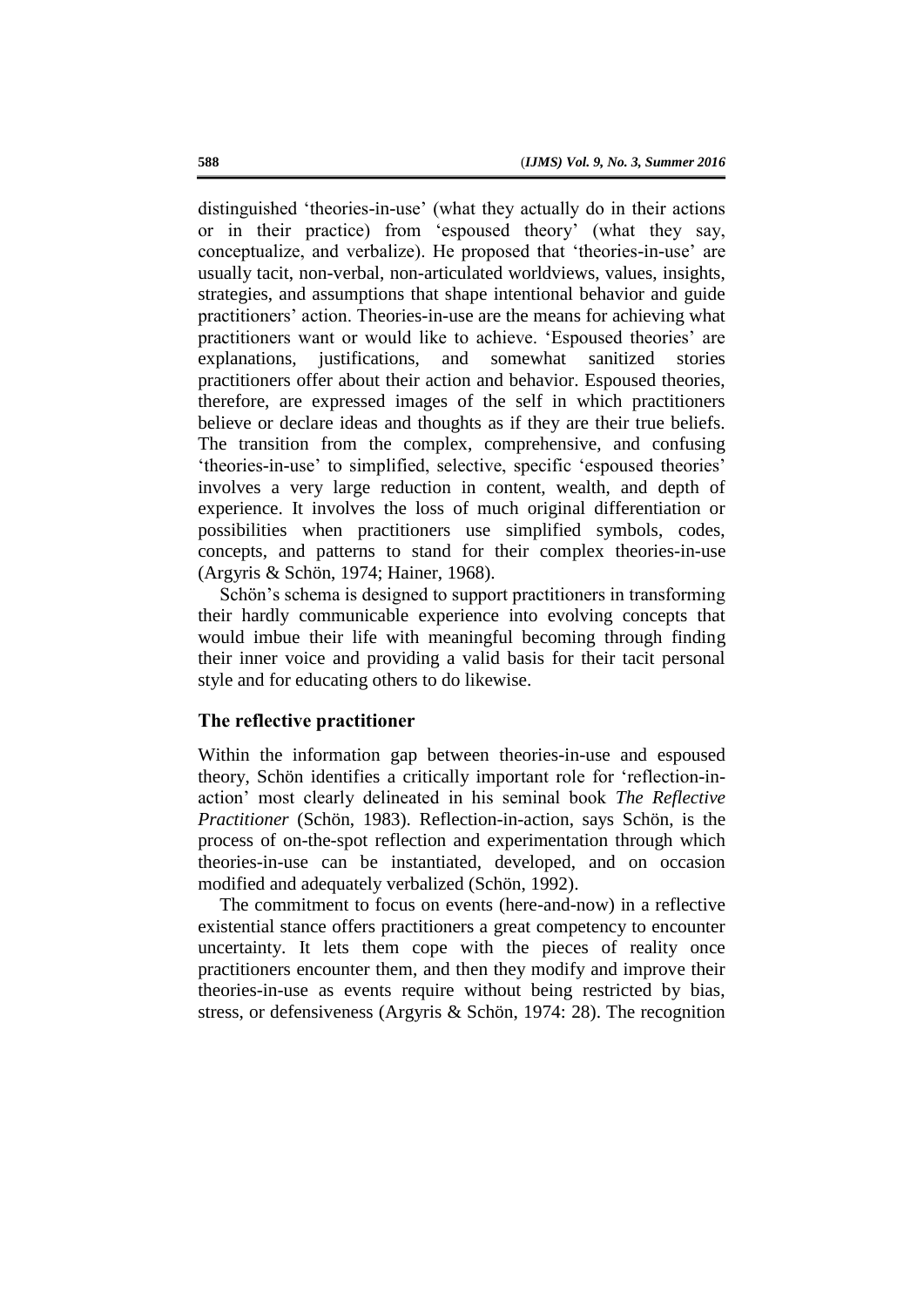of instability, novelty, or unintended consequences, with their resulting ambiguity and anxiety, can become a source of reflection, experimentation, and appreciation, rather than despair, dogmatism, or denial.

The ability to take such a reflective existential stance and to be conscious of taking it is Schön's model of reflective behavior in threatening situations of uncertainty. Thus, any behavioral world, espoused theory, and theory-in-use could be regarded as conditional, tentative, subject to doubt and change, and likely to be refuted. Such a reflective stance reduces practitioners' need for stability or certainty, allowing them to be freer to test and improve their theories-in-use without intolerable disruption or being saddled with anxiety and ambiguity. The ability to take such a tentative yet creative stance implies that practitioners are able to envisage and crystallize, even to a small extent, behavioral worlds, theories-in-use, and espoused theories different from and more effectively than the ones they have created and jealously guarded.

Schön went beyond Dewey's pragmatist theories of learning suited to times of relative stability, arguing that the only way to learn and cope with the complex, rapidly changing world, is to take an existential stance in the form of reciprocal, reflective conversation with the situations (Richmond, 2008). The term conversation, in Schön's usage, is metaphorical and does not refer to a literal conversation about the situation but to a practitioner's conversation – like transaction with the matters and materials at hand. In transaction with the materials of a situation, a practitioner encounters surprises in the form of 'back-talk' that momentarily interrupts action, evoking uncertainty. Triggered by shock, surprise, or excitement, reflective practitioners *think on their feet* in the midst of action to frame and reframe the challenging situation. Reflective practitioners iteratively go on to transform such situations in a way that resolves uncertainty, at least for the moment.

#### **The process of metaphor**

What sparks off and stimulates reflection, the source of the 'surprises' that make this happen, for Schön has very much to do with the process of metaphor. Drawing on the German philosopher, Cassirer (2013) and his notion of 'radical metaphor', Schön (1963, 1979) argued that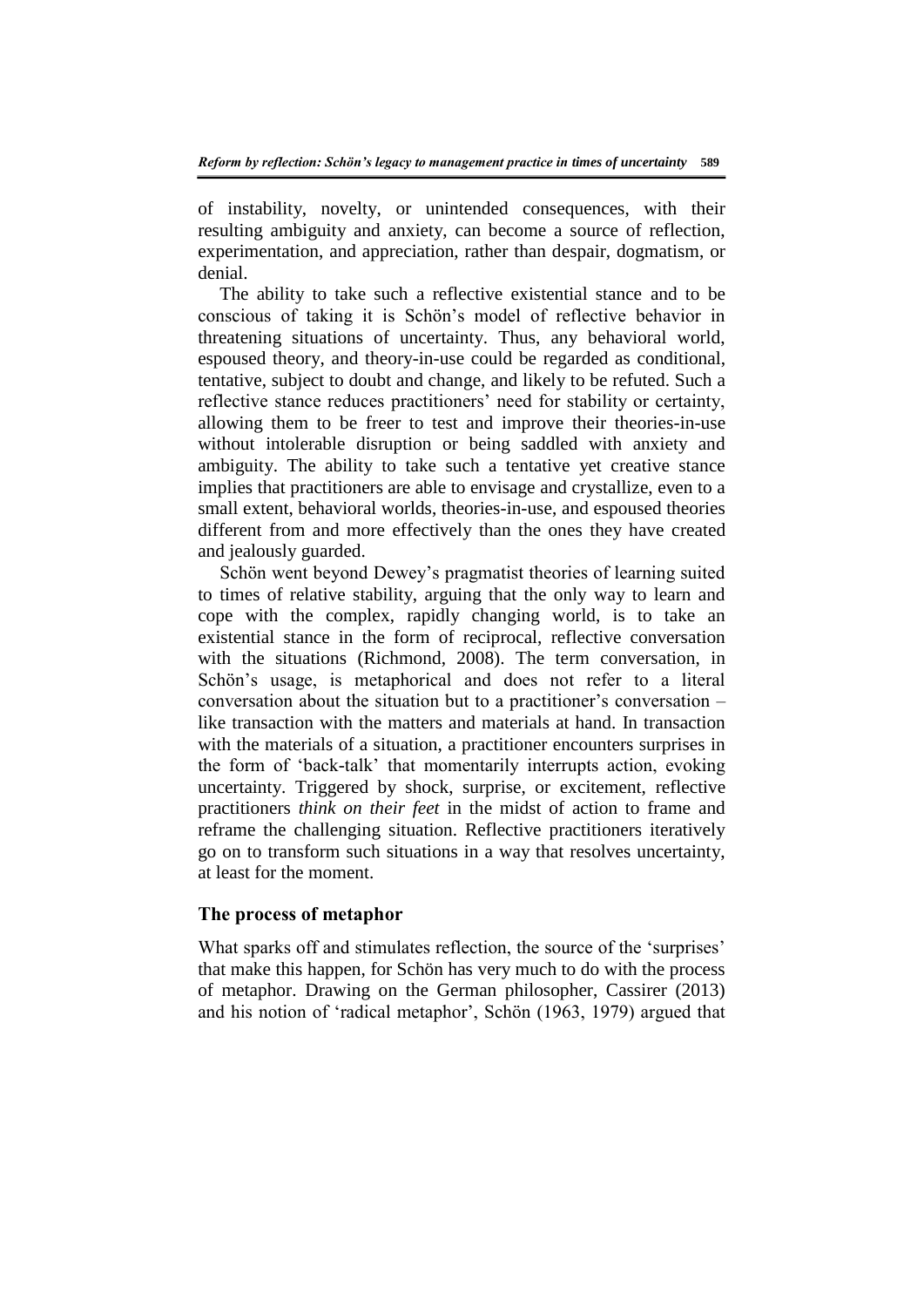metaphors, apart from being ornaments of language, are 'generative' in the sense that they intuitively come to mind and construe uncertain, unfamiliar situations in terms of our familiar and old images, theories, and concepts. Metaphors tacitly invade our feeling, thinking, and doing to formulate and frame our understandings and perceptions. Conceived in this way, 'generative metaphors' can nevertheless function as both stimulators and inhibitors for 'reflective practice'. Generative metaphors, however, create 'new ways of seeing', yet if treated as rigid will restrict critical reflection on 'ways of not-seeing'.

Treating 'generative metaphors' as hypothetical, flexible 'projective models' or as factual, solid, 'protective means' is the core dilemma rooted in language, says Schön. Practitioners may treat metaphors uncritically and unreflectively when they use them as somewhat rigid 'protective means' – when an old concept A comes to conservatively reduce and restrict their experience and conception of B without itself being questioned, reflected upon, or modified. This is the case when we use A to stimulate new ways of seeing B yet do not reflect on the ways of not-seeing which our rigid treatment of A has created. This conservative tendency may inhibit practitioners from effectively inquiring about the limits and strength of their metaphorical insight and inference. An example of such a metaphor is that of the 'balance scale', a central component of much of the language of decision making theories and logic. We 'weigh alternatives' in "binary oppositions" (mind/matter, subject/object, 'mechanistic vs. organic', 'to be or not to be', 'innovate or die', 'carrots or sticks', 'capitalism or communism', 'you are with me or against me', and recently 'publish or perish'), usually without examining the basis of the dualism. The balance scale metaphor is literally applied to frame and interpret situations in an unquestionable conservative manner – rather than reflectively deployed in a projective manner.

Metaphors can provide momentum for change, reform, reflection, creativity, and critical inquiry when practitioners use them as flexible 'projective models', when they make sense, interpret, and frame situations of uncertainty; casting and recasting them in new perspectives while inquiring about new possibilities. In more radical use of metaphors, practitioners treat B in the manner of A (or in terms of A), see B in A-like ways which might in turn enable us to question and see A in a way quite unknown before. This involves an ongoing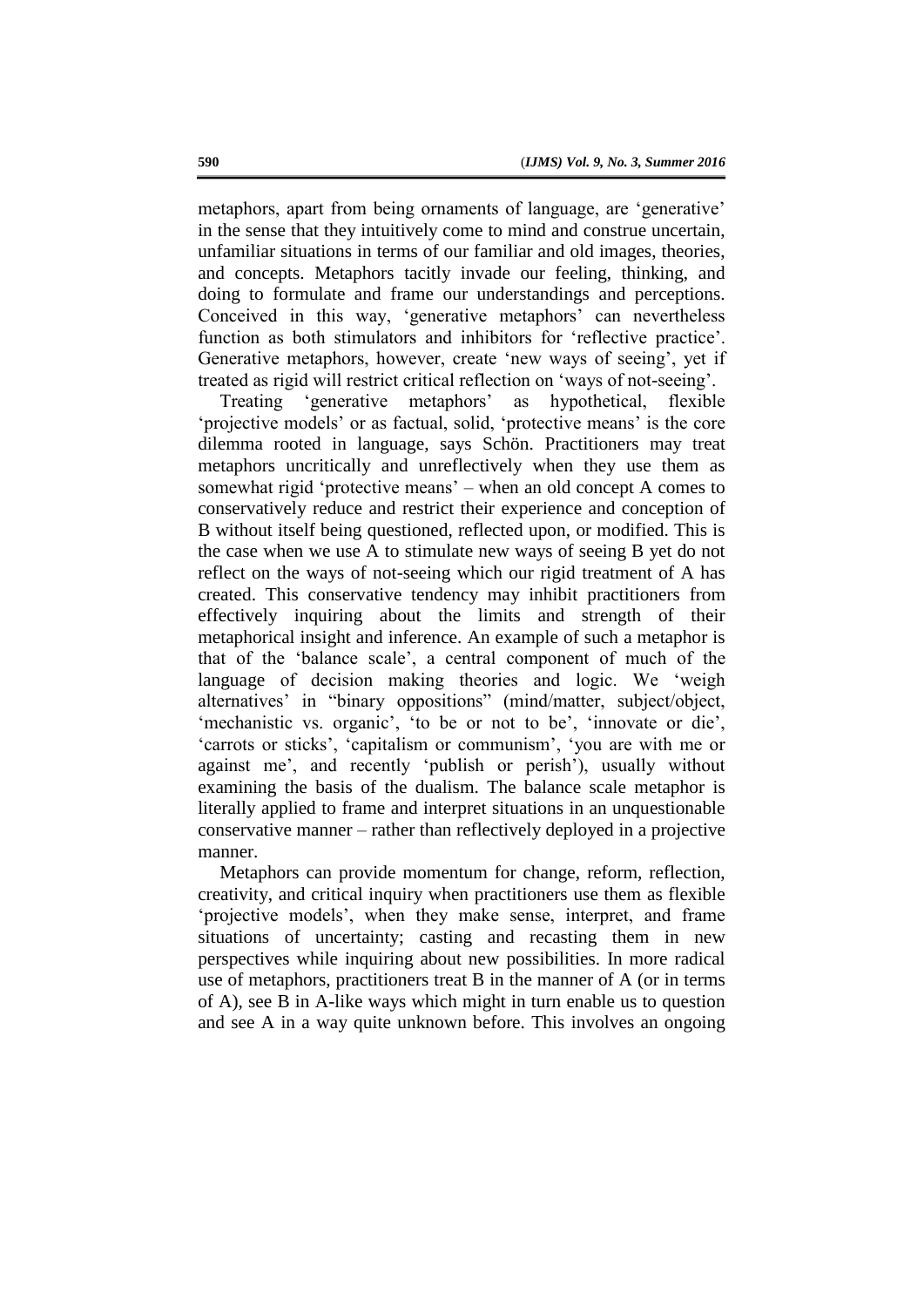and reciprocal reflection to see and inquire about both A and B in fresh lights.

## **Discussion: Towards a practical implication for handling uncertainty in professional practice of management**

In an uncertain situation (examples include: Europe immigration crisis, China's economic slowdown, managing Iran's post-sanction economy, sharp decline in oil price, etc.) as Schön argues, although action is required, the situation resists straightforward technical solutions (Schön, 1967). The phenomenon– as Dewey (1938) observes– is inherently problematic. It does not easily lend itself to precise definition and quantitative expression because possible outcomes or alternatives are unknown, vaguely defined, immeasurable, or only dimly apparent at the outset (Knight, 2006; Lester & Piore, 2014). Such situations can be both unique and pressing; at times, something needs to be done quickly without having a clear definition of the problems because there is too much competing information or too little to make an informed decision (Schön, 1967). In such situations, one must invent and reinvent received wisdom about what to do given that the problems faced are multifaceted, means and ends are fuzzy, alternatives are ill-defined, outcomes are indeterminate, and the smallest impulse may generate flaws or happy accidents which alter one's experience of the situation and ultimately the whole course of action (Dewey, 1930; Schön, 1983).

There are often mismatches between 'what one intends' (intention), 'what one can put into practice' (implementation) and 'what emerges and how one perceives' (realization) which block the flow of the kind of systematic and orderly activity and rational problem-solving recommended by technical rationality.

Here we hasten to add that in practice, uncertainty may be dealt with in different ways. According to the degree of fear and bewilderment, uncertainty may be screened through selective inattention; it may be repressed as undiscussable, as a taboo; it may be simplified through or by the making of myths (Malinowsky, 1954); or attempts may be made to convert it into an activity which can be carried out with minimal disrupting effects. From a psychological perspective, in all such cases, one usually seeks to avoid a greater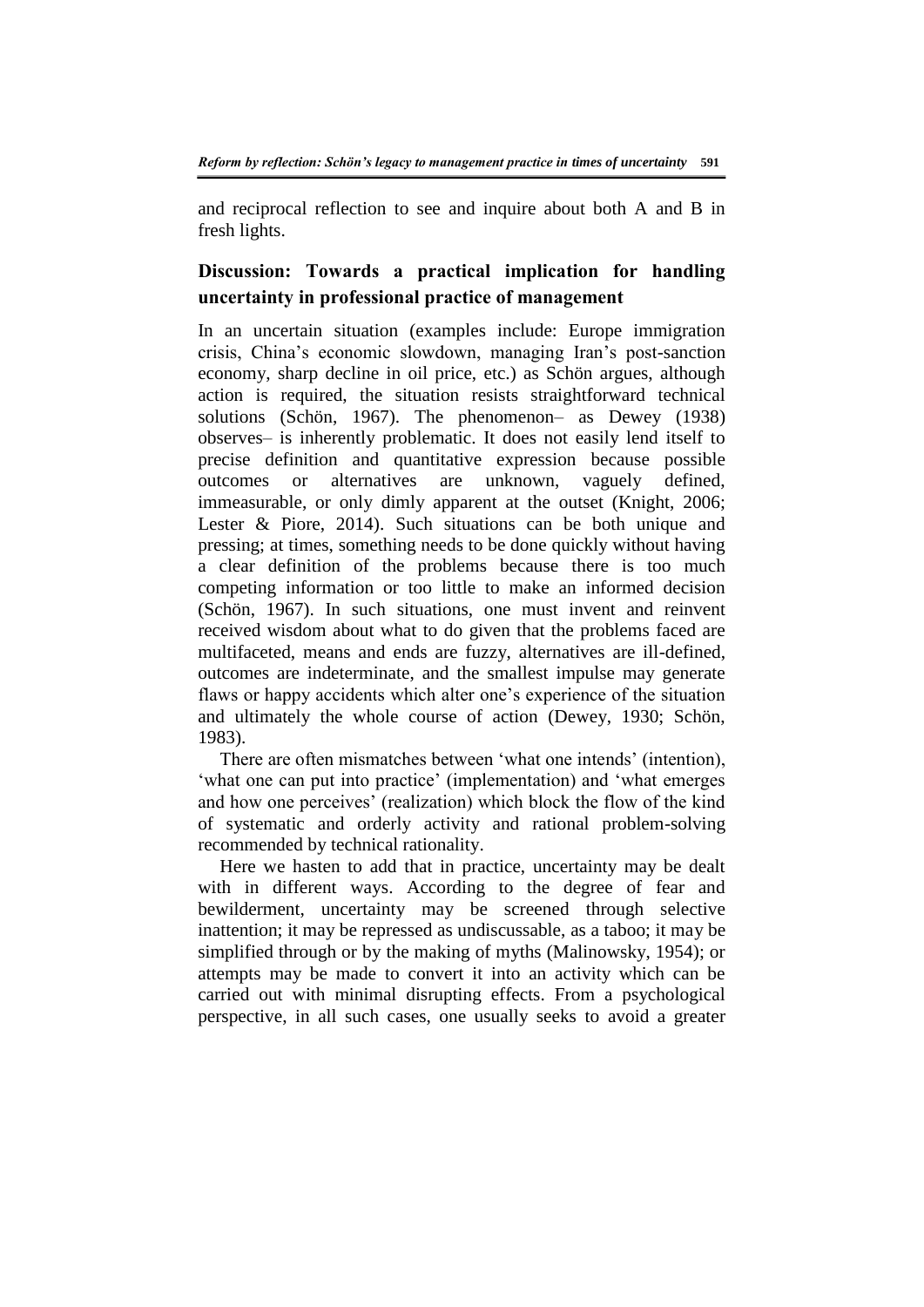anxiety by selecting a lesser anxiety in concert with one's interests, tacit assumptions, value systems, and acceptable frames of discourse (Sullivan & Cohen, 1996).

Schön's argument is that under such conditions reflective practitioners strive to *convert* troublesome, ill-defined, and problematic situations into packages of manageable problems. But 'manageable problems' have to be created. They do not readily come in nice neat packages. Reflective practitioners actively convert uncertainty in vague and unfamiliar situations and frame and reframe the phenomena so as to formulate and design a set of problems, packages, programs, and policies on the assumption that the settlement of this set eventually leads to individual/organizational wellbeing. Schön believes that such activities are inevitable.

As Dewey (1938) argued, in the face of an unfamiliar and uncertain situation, the inquirer cannot stand outside the problematic situation like a spectator; the inquirer is in it and in a unique emotional involvement with it. So in contrast to technical rationality, a reflective practice of handling uncertainty usually begins with 'subjective experience' as central to its theory, hence one must get some experience before becoming able to generalize or theorize about the situation (Hainer, 1968; March, 1991; Schön, 1983). This practice usually involves making sense of an ill-defined, unique, or intractable situation that initially makes no sense. Handling such situations usually involves critical reflections, inquiry, on-the-spot experiments, toiling with irrelevancies, coping with anxiety, and framing or reframing the problematic situations and converting them into solvable problems. This demands reflection more on 'problem-setting' rather than 'problem-solving' – the process by which one defines the decision to be made, the ends to be achieved, the means which may be chosen.

Means and ends under such conditions are usually dim at the outset and arise out of a unique individual or social process of perception which is not explicitly conscious. Such perceptions cannot be precisely and comprehensively defined, only described. Descriptions are unconsciously simplified versions of experience (i.e., theories-inuse) and may not be understandable or communicable to others except when the symbols, concepts, and patterns others use (i.e., espoused theories) essentially resemble ours (Hainer, 1968). At times, one's practice of handling uncertainty can be reflected upon, decoded, and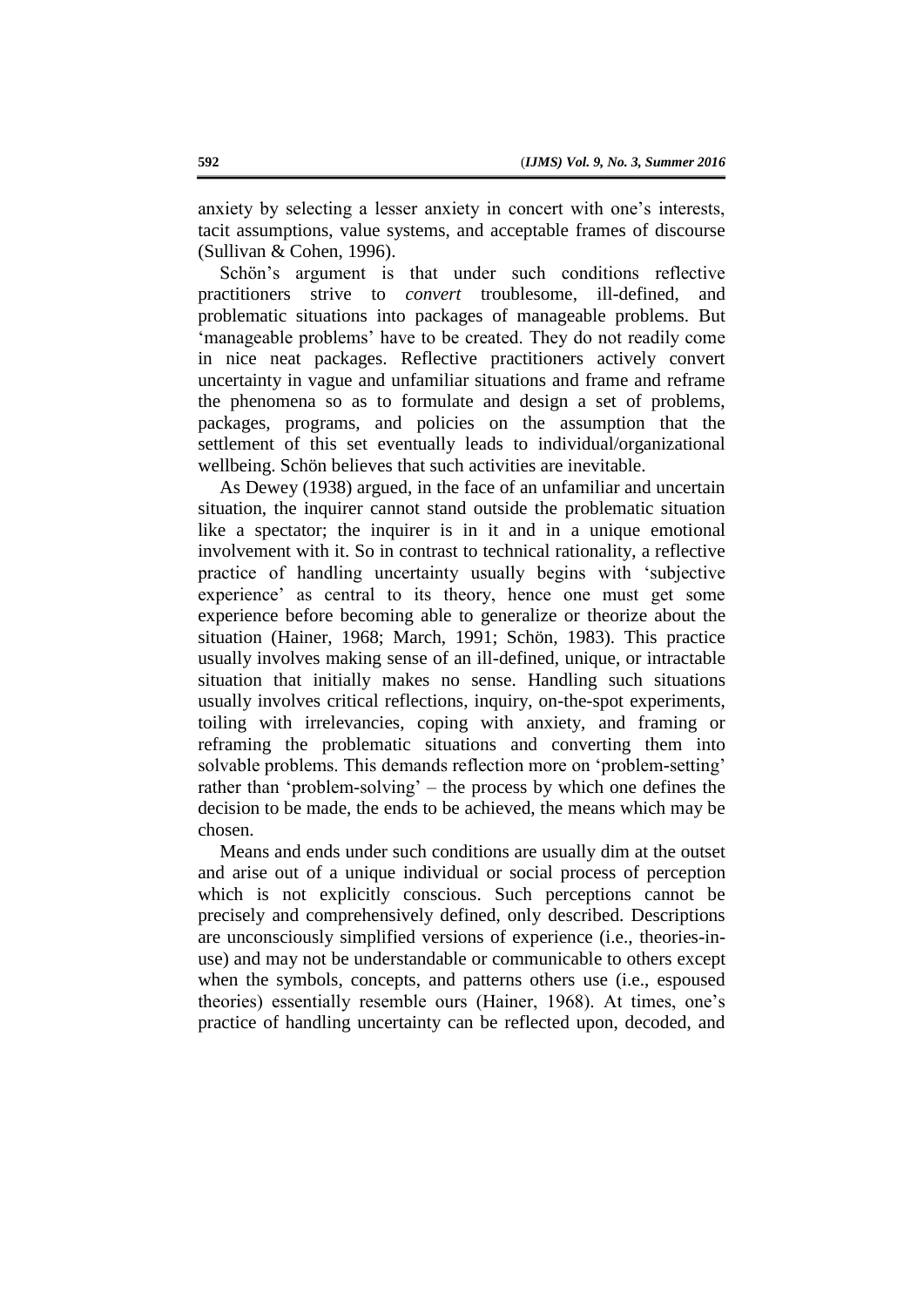put into coherent and communicable words (e.g., reflection-onaction). However, in the face of ambiguous situations, reflective practitioners know more than they can put into words. They reflect on their tacit theories-in-use and on the kind of improvisation learned in experience. Communication of experience in its complete context is not usually possible. But partial and fluid communication is possible if one generates a desire to find something of interest in the verbal or nonverbal message. If pattern forming, coding and decoding, interpretations, and symbolizing have been well done, and if the audience has had an approximately similar experience, then a sort of resonance will be established between an inquirer and the audience (Hainer, 1968). As a result, failure in communication is expected until there is shared experience.

There are two more important points to consider when engaging in a reflective practice in situations of uncertainty. First, it is important 'to sometimes treat memory as an enemy' and to consider that what is good at a particular historical moment is not always good at another time. Second, it is important to acknowledge that what is good for one part of an institution is not always good for another part or for the larger social system of which it is a part (March, 1991). The first point suggests that rules of the past, as well as propositions about the future, are not necessarily valid or meaningful. Only the 'here-and-now', 'right-here and right-now' or 'ever-present present' is valid and has meaning (Hainer, 1968). No pre-existing means and ends from the past may be taken as literally applicable to a here-and-now situation. Nor will experience of a situation prove literally applicable to the next here-and-now that will happen in the future. One's theories will need to be tested against the next here-and-now. So, in a reflective practice of handling uncertainty one cannot speak of probability or a literal application of theories to the next instance. In brief, this practice is broader than technical rationality.

| Table 1. The summary has been discussed                                                      |                                                      |
|----------------------------------------------------------------------------------------------|------------------------------------------------------|
| <b>Technical Rationality on Handling</b><br>Uncertainty                                      | <b>Schön on Handling Uncertainty</b>                 |
| Problem solving and dealing with well- Problem setting and formulating<br>defined situations | problems in ill-defined situations                   |
| Reducing the situation into something Reframing and converting<br>familiar                   | the situation into solvable problem                  |
| Language of calculation and definitions                                                      | Language of critical reflections<br>and descriptions |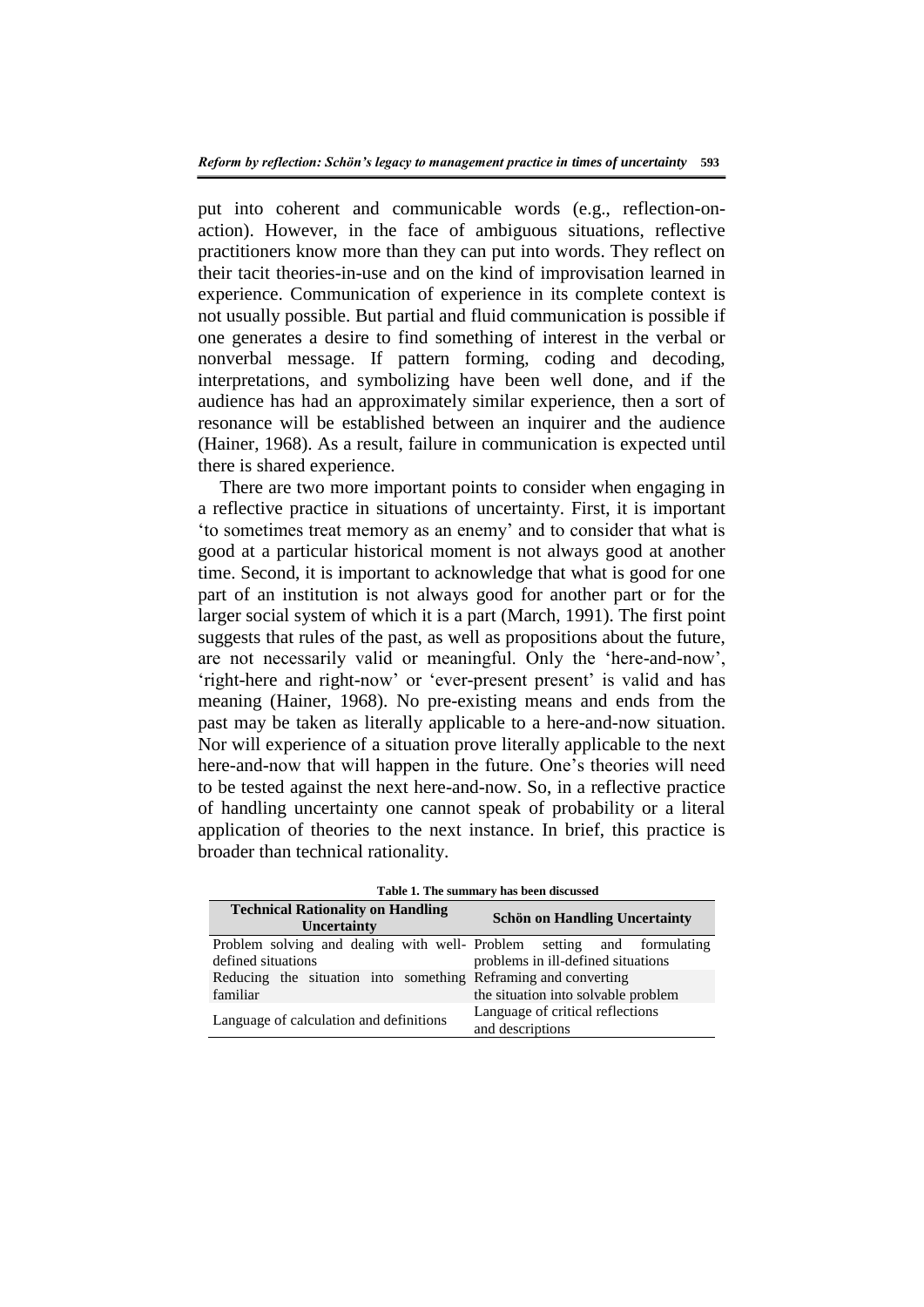| Continue Table 1. The summary has been discussed                    |                                      |
|---------------------------------------------------------------------|--------------------------------------|
| <b>Technical Rationality on Handling</b>                            | <b>Schön on Handling Uncertainty</b> |
| Uncertainty                                                         |                                      |
| Using instruments and pre-existent means Undertaking inquiry in the |                                      |
| and ends                                                            | here-an-now                          |
| Selecting lesser levels of anxiety                                  | Coping with anxiety                  |
| Rational approach to making decision                                | Existential approach and             |
|                                                                     | on-the-spot experiments              |
| Applying approved methods                                           | Metaphorical exploration             |

### **Conclusions**

This paper revisits the meanings of Schön's scholarly work on reflective practice which is particularly useful in situations of uncertainty. It synthesizes some of his contributions and suggests a framework for handling uncertainty. One key implication of Schön's schema is that professional practice under conditions of uncertainty often involves a primary yet overlooked process in which practitioners strive to *convert* problematic situations into packages of manageable problems. This process involves a number of generic activities such as (i) making sense of problematic situations, creatively recalling and reflecting on the ability of one's established theories to bear on the phenomena, (ii) metaphorically exploring the puzzling situation and establishing symbolic relations, and (iii) seeking to formulate and frame solvable problems while (iv) handling the anxiety this creates, with the result that there is no such thing as a final best formulation.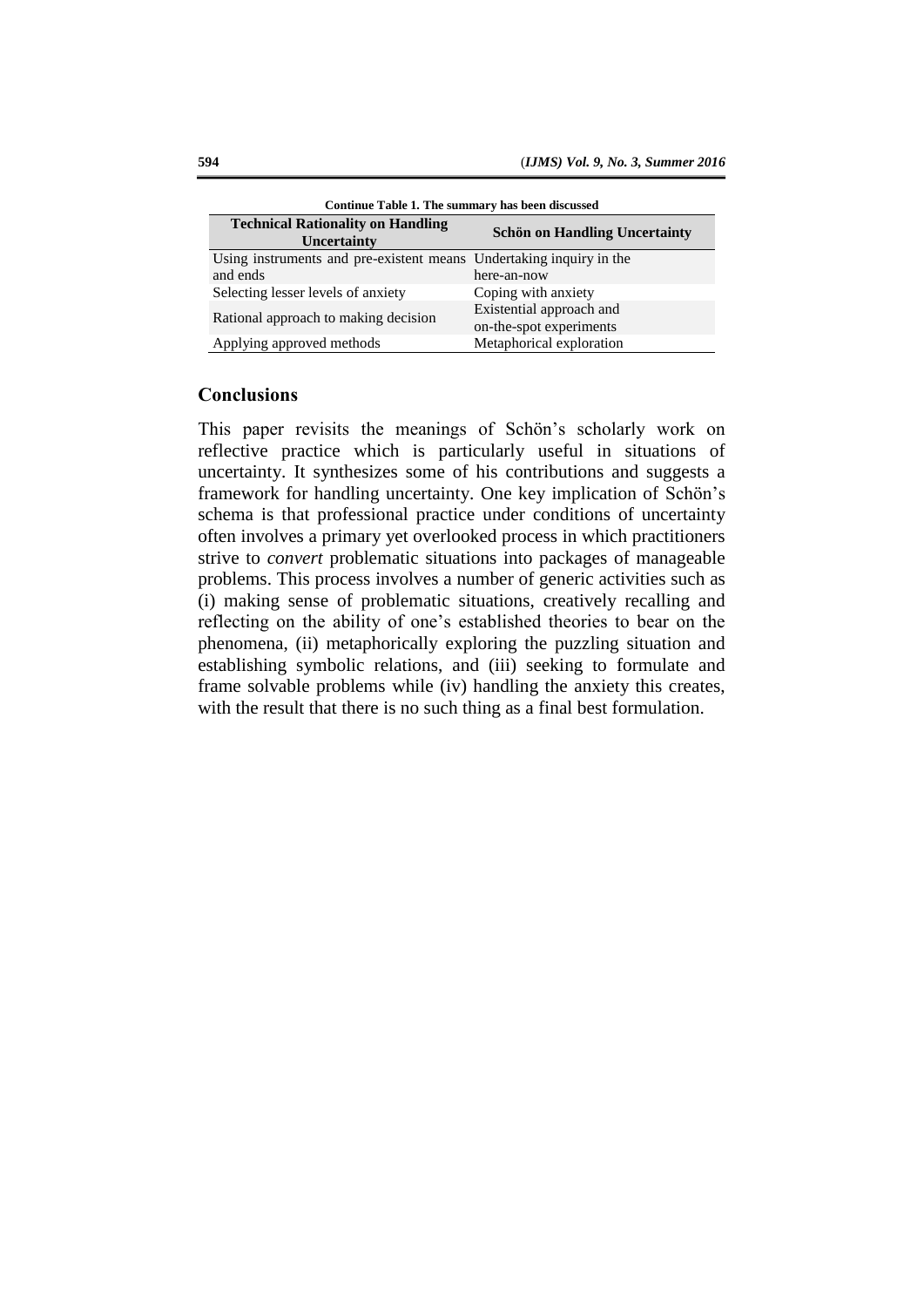#### **References**

- Argyris, C. & Schön, D.A. (1974). *Theory in practice: Increasing professional effectiveness*. San Francisco: Jossey-Bass.
- Bauman, Z. (2006). *Liquid times: Living in an age of uncertainty.*  Cambridge University Press
- Beck, U. (1992). *Risk society: Toward a new modernity*. London: Sage.
- Cassirer, E. (2013). *Language and myth*. New York: Dover Publications.
- Christensen, C.M.; Anthony S.D. & Roth E.A. (2014). *Seeing what's next: Using the theories of innovation to predict industry change*. Cambridge, MA: Harvard University Press.
- De DeaRoglio, K. & Light, G. (2009). "Executive MBA programs: The development of the reflective executive". *Academy of Management Learning & Education,* 8(2), 156–173.
- Dewey, J. (1930). *How we think*. Carbondale, IL: Southern Illinois University Press.
- Dewey, J. (1938). *Logic: The theory of inquiry*. New York: Henry Holt and Company.
- Drucker, P.F. (1992). *The age of discontinuity: Guidelines to our changing society*. Edison, NJ: Transaction Publishers.
- Feldman, D.C. (2015). "The food's no good and they don't give us enough: Reflections on Mintzberg's critique of MBA education". *Academy of Management Learning & Education*, 4(2), 217–220.
- Giddens, A. (2009). "Risk and responsibility". *The Modern Law Review*, 62(1), 1–10.
- Grint, K. (2007). *Fuzzy management: Contemporary ideas and practices at work.* Oxford: Oxford University Press.
- Hainer, R.M. (1968). "Rationalism, pragmatism and existentialism". In E. Glatt & M.W. Shelly, (Eds.), *The Research Society*: 7–50. NY: Gordon and Breach.
- Kleinrichert, D. (2015). "Managers, theory, and practice: on what do we base experienced reflection?". *Academy of Management Learning & Education,* 4(2), 237–239.
- Knight, F.H. (2006). *Risk, uncertainty and profit*. New York: Dover Publications.
- Latour, B. (2015). *Reassembling the social: An introduction to Actornetwork theory.* Oxford: Oxford University Press.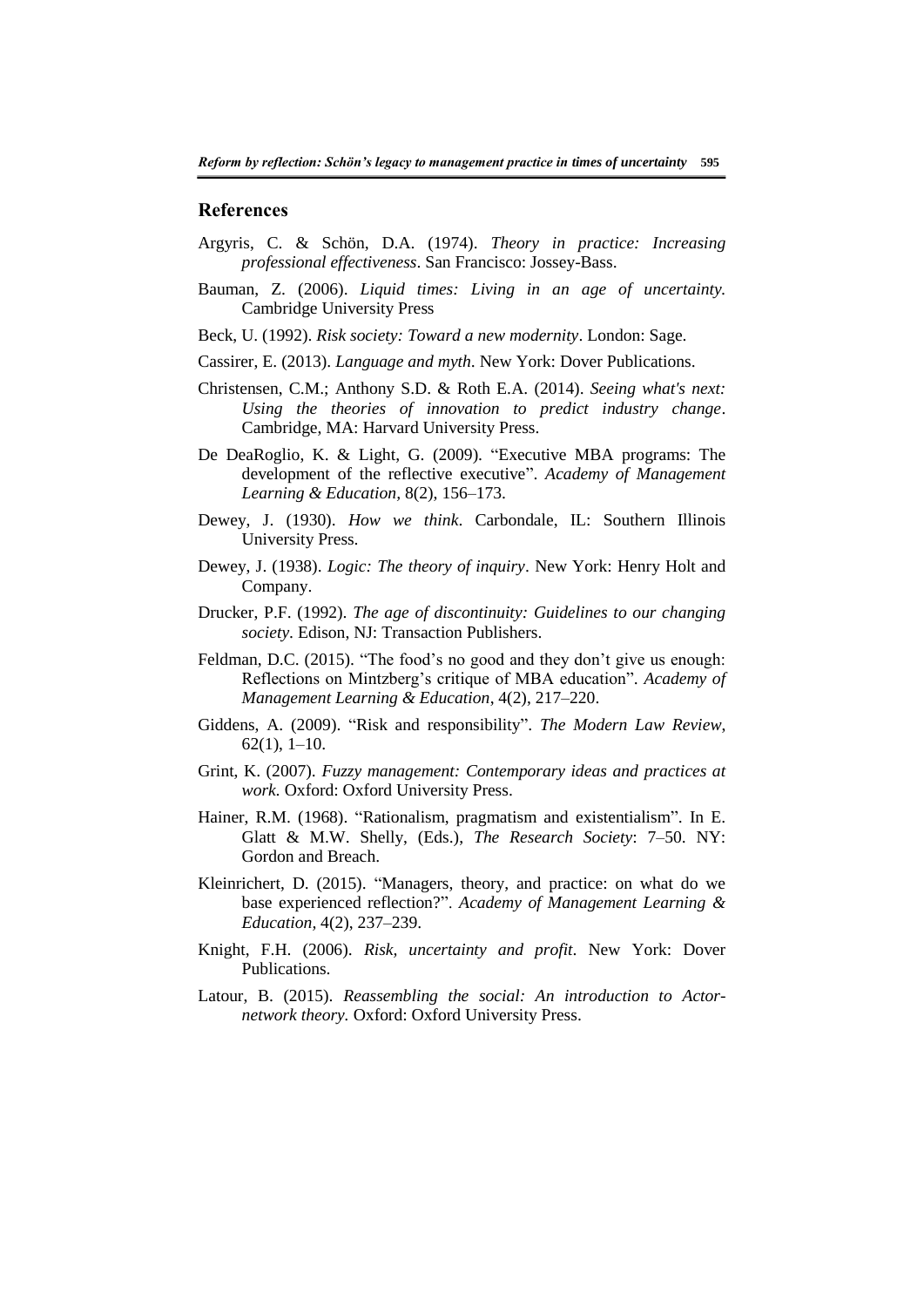- Lester, R.K., & Piore M.J. (2014). *Innovation: The missing dimension*. Cambridge, MA: Harvard University Press.
- Malinowsky, B. (1954). *Myth in primitive psychology*. London: Kegan Paul.
- March, J.G. (1991). "Exploration and exploitation in organizational learning". *Organization Science,* (2), 71–87.
- Mintzberg, H. (2014). *Managers not MBAs: A hard look at the soft practice of managing and management development*. SanFrancisco, CA: Berrett-Koehler Publishers.
- Mirvis, P. (2008). "Executive development through consciousness-raising experiences". *Academy of Management Learning & Education*, 7(2), 173–188.
- Polanyi, M. (1966). *The tacit dimension*. Garden City, NY: Doubleday.
- Power, M. (2007). *Organized uncertainty: designing a world of risk management*. Oxford: Oxford University Press.
- Putnam, R. (2009). "Transforming social practice: An action science perspective". *Management Learning*, 30(2), 177-187.
- Raelin, J.A. (2011). "Public reflection as the basis of learning". *Management Learning*, 32(1): 11-30.
- Sadler-Smith, E. & Shefy, E. (2007). "Developing intuitive awareness in management education". *Academy of Management Learning & Education,* 6(2), 186–205.
- Schön, D.A. & Rein, M. (1994). *Frame reflection: toward the resolution of intractable policy controversies*. New York: Basic Books.
- Schön, D.A. (1963). *Displacement of concepts*. London: Tavistock Publications.
- Schön, D.A. (1967). *Technology and Change: The new Heraclitus*. Oxford: Pergamon Press.
- Schön, D.A. (1971). *Beyond the stable state: Public and private learning in a changing society*. London: Temple Smith.
- Schön, D.A. (1975). "Deutero-learning in organizations". *Organizational Dynamics*, 2(1), 1–16
- Schön, D.A. (1979). "Generative metaphor: A perspective on problem setting in social policy". In A. Ortony, (Ed.) *Metaphor and thought*: 254–283. Cambridge: Cambridge University Press.
- Schön, D.A. (1983). *The reflective practitioner: How professionals think in action*. New York: Basic Books.